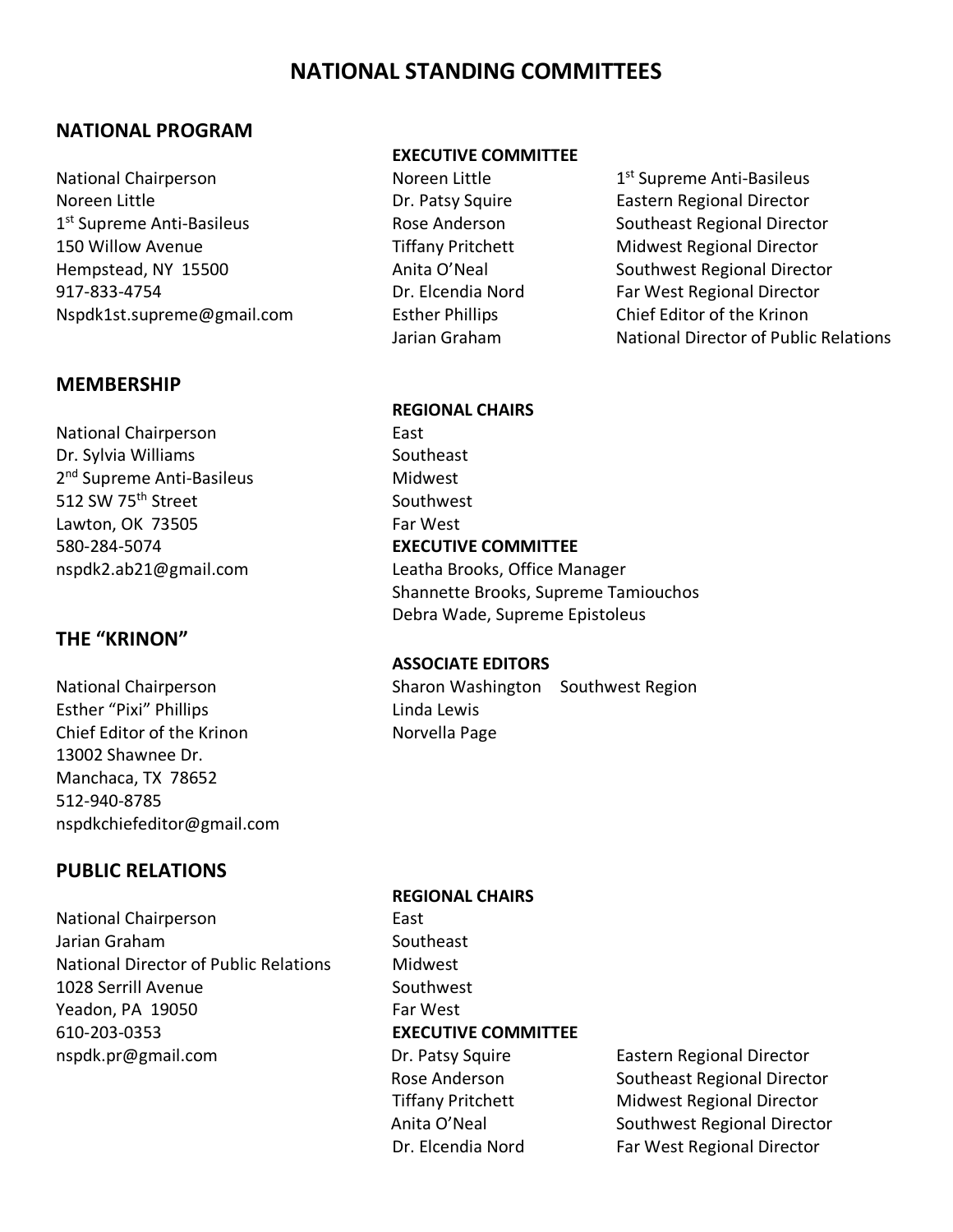### **NATIONAL STANDING COMMITTEES**

#### **NATIONAL BUDGET AND FINANCE**

National Chairperson **East** Tiffany Ladson-Lang Southeast Eastern Region Member-At-Large Midwest 275 Pasadena PL Southwest Bridgeport, CT 06610 Far West 347-524-3244 **EXECUTIVE COMMITTEE**

#### **REGIONAL CHAIRS**

nspdkermal2125@gmail.com Shannette Rooks, Supreme Tamiouchos Brenda Jackson, Supreme Tamias Debra Wade, Supreme Epistoleus Dr. Etta F. Carter, Executive Advisor

#### **CONSTITUTION AND BY-LAWS**

National Chairperson **East** Gwen Walton Southeast Southeast Member-At-Large Midwest P.O. Box 542 Southwest Brewton, AL 36427 Far West 251-363-2119 **EXECUTIVE COMMITTEE**

#### **SCHOLARSHIP AND RESEARCH**

National Chairperson **East** Vikki Pruitte-Sorrells Southeast Midwest Region Member-At-Large Midwest 7590 Pinecrest Lane Southwest Glenwillow, OH 44139 Far West 216-389-3226 **SELECTED LOCAL COMMITTEE**

#### **NATIONAL YOUTH GUIDANCE**

National Chairperson **East** Dr. Cheryl Monts **Southeast** Southwest Region Member Midwest 1404 NE 61<sup>st</sup> Street Southwest Lawton, OK 73507 Far West 580-695-0350 **KUDOS REGIONAL CHAIRS** nspdksw.mematlg@gmail.com entitled as the East

# **REGIONAL CHAIRS** nspdksemal@gmail.com Leatha Brooks, National Parliamentarian

#### **REGIONAL CHAIRS**

#### **XINOS REGIONAL CHAIRS**

**Southeast** Midwest Southwest Far West